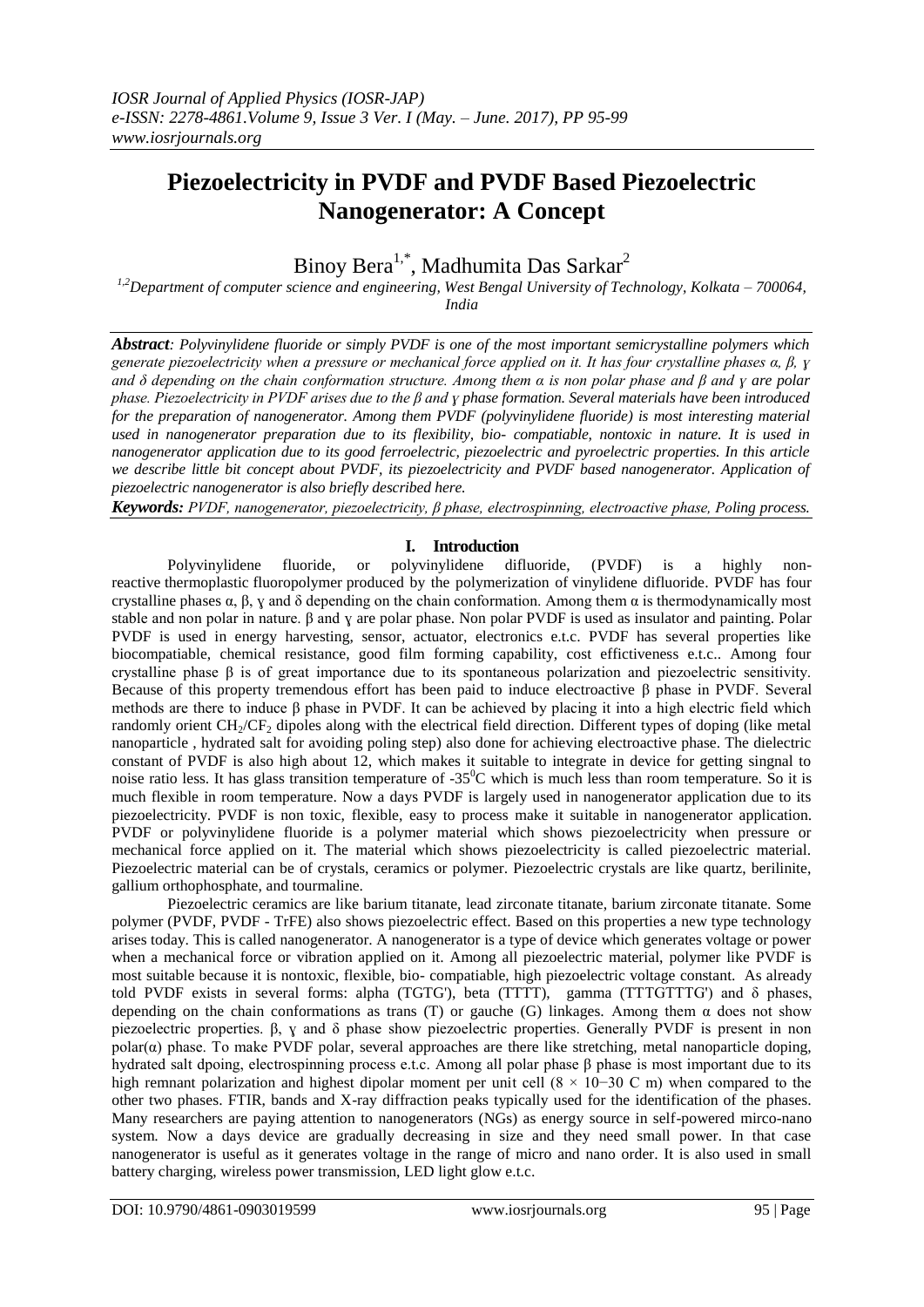

**Fig.1**. Different application of nanogenerator

# **II. PVDF**

Polyvinylidene fluoride, or polyvinylidene difluoride, (PVDF) is a highly nonreactive [thermoplastic](https://en.wikipedia.org/wiki/Thermoplastic) [fluoropolymer](https://en.wikipedia.org/wiki/Fluoropolymer) produced by the polymerization of [vinylidene difluoride.](https://en.wikipedia.org/wiki/1,1-Difluoroethylene) As already told it has four crystalline phase depending on chain conformation structure. When poled, PVDF is a ferroelectric polymer, exhibiting efficient piezoelectric and pyroelectric properties. These characteristics make it useful in sensor and battery applications. PVDF has a [glass transition temperature](https://en.wikipedia.org/wiki/Glass_transition_temperature) (T<sub>g</sub>) of about −35 [°C](https://en.wikipedia.org/wiki/Celsius) and is typically 50–60% crystalline. Unlike other popular piezoelectric materials, such as [PZT](https://en.wikipedia.org/wiki/PZT) (lead zirconate titanate), PVDF has a negative  $d_{33}$  $d_{33}$  value. Physically, this means that PVDF will compress instead of expand or vice versa when exposed to the same electric field. PVDF is a specialty plastic used in applications requiring the highest purity, as well as resistance to solvents, acids and bases. Compared to other fluoropolymers, like [polytetrafluoroethylene](https://en.wikipedia.org/wiki/Polytetrafluoroethylene) (Teflon), PVDF has a low density  $(1.78 \text{ g/cm}^3)$ . It is available as piping products, sheet, tubing, films, plate and an insulator for premium wire. It can be injected, molded or welded and is commonly used in the chemical, semiconductor, medical and defense industries, as well as in [lithium-ion](https://en.wikipedia.org/wiki/Lithium-ion_battery)  [batteries.](https://en.wikipedia.org/wiki/Lithium-ion_battery) It is also available as a [crosslinked](https://en.wikipedia.org/wiki/Cross-link) [closed-cell foam,](https://en.wikipedia.org/wiki/Closed-cell_foam) used increasingly in aviation and aerospace applications.



**Fig.2.** The three primary polymorphic crystalline phases of PVDF

## **III. How Piezoelectricity Generates**

Piezoelectricity is the ability of certain material to generate electrical voltage when a mechanical force or pressure applied on it. Material which shows this kind of behavior is called piezoelectric material. PVDF is also a piezoelectric polymer material. As already mentioned,  $\alpha$  phase of PVDF is non polar, so it does not show piezoelectric effect. β and ɣ phase are responsible for generating piezoelectricity in it. Normally the charges of piezoelectric crystals are in balanced even they are not symmetrically arranged. The effects of charges are exactly cancel out, leaving no net charges in it. When a pressure or mechanical force applied on it, the charges are become out of balance. This effect of charges does not cancel each other, so net charges appears on both side of crystals. Such this way a voltage can be generate in it by simply pressing it. Now the piezoelectricity generation are depend on electroactive pahse and crystallinity of PVDF material. Normally PVDF material is not piezoelectric because it is in non polar phase. It is produced in large thin clear sheets which are then stretched and poled to give it the piezoelectric properties. Materials that have crystalline lattice structure, that is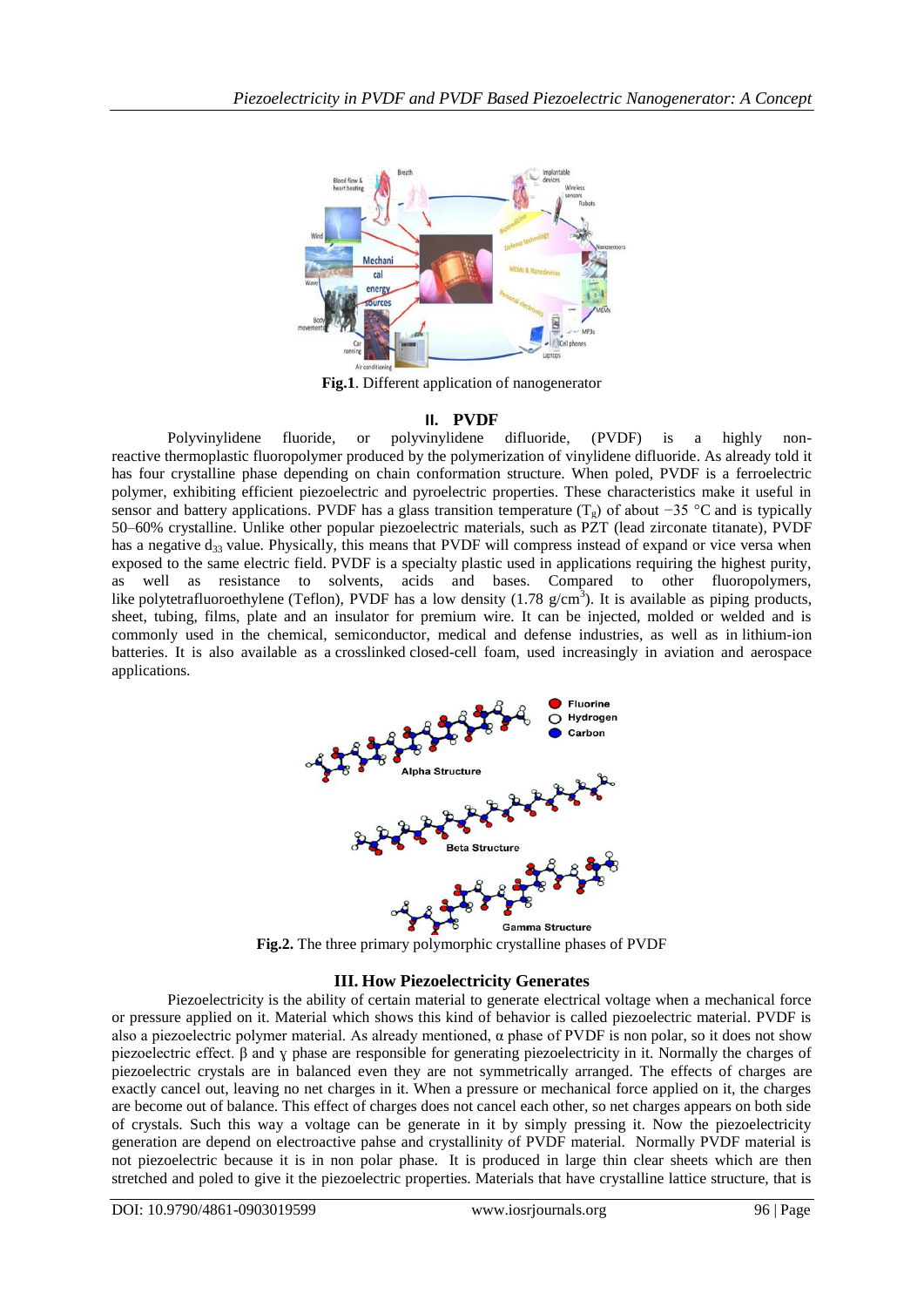a three dimensional geometric arrangement of atoms in a molecule which repeats itself from molecule to molecule (unit cell). Piezoceramics are solid mixtures of minute piezo crystallites. Dipoles are randomly oriented initially. Repsonses of these dipoles to externally applied electric field would tend to cancel one another, producing no gross change in the dimensions of the piezoceramics. They do not have piezoelectric behavior at macro level. In order to obtain a useful macroscopic piezoelectric response, dipoles must be permanently aligned with one another. A process called poling is used for this purpose. A piezoelectric material has a characteristic Curie temperature. When heated above this temperature, dipoles can change oriention in the solid phase of the material. In poling process, material is heated above its Curie temperature and a strong electric field is applied. Direction of the electric field is the polarization direction and the dipoles shift into alignment with it. Keeping the electric field constant, material is cooled below its Curie temperature , with the results that the alignment of dipoles is permanently fixed. In this case, material is said to be poled.



**Fig.3**. The electric field is in the opposite direction of the poled direction and the sheet is stretched length.



**Fig.4**. the electric field is in the same direction of the poled direction and the sheet is contracted in length.

## **IV. Nanogenerator**

A Nanogenerator is a type of technology that converts [mechanical/](https://en.wikipedia.org/wiki/Mechanical_energy)[thermal energy](https://en.wikipedia.org/wiki/Thermal_energy) as produced by small-scale physical change into [electricity.](https://en.wikipedia.org/wiki/Electricity) It has three typical approaches: [piezoelectric,](https://en.wikipedia.org/wiki/Piezoelectric) [triboelectric,](https://en.wikipedia.org/wiki/Triboelectric) and [pyroelectric](https://en.wikipedia.org/wiki/Pyroelectric) nanogenerators. Both the piezoelectric and triboelectric nanogenerators can convert mechanical energy into electricity. However, pyroelectric nanogenerators can be used to harvest thermal energy from a time-dependent [temperature](https://en.wikipedia.org/wiki/Temperature) [fluctuation.](https://en.wikipedia.org/wiki/Thermal_fluctuations) Different materials like zinc oxide nanowire, lead zirconate titanate, barium titanate nanowire, PVDF e.t.c. are used for nanogenerator preparation. Nanogenerator is expected to be applied for various applications where the periodic kinetic energy exists, such as wind and ocean waves in a large scale to the muscle movement by the beat of a heart or inhalation of lung in a small scale. It is generally used in Self-powered nano/micro devices, Smart Wearable Systems, Transparent and Flexible Devices, Implantable Telemetric Energy Receiver e.t.c..



**Fig.5**. Nanogenerator gives output current from hand movement

# **V. PVDF Based Nanogenerator And Application**

Now a days PVDF is used very widely in nanogenerator preparation. Ceramics have higher piezoelectric coefficient but their stiffness make them unsuitable under mechanical vibration. PVDF has great flexibility and good response in stress. Output voltage is dependent on the electroactive phase and crystallinity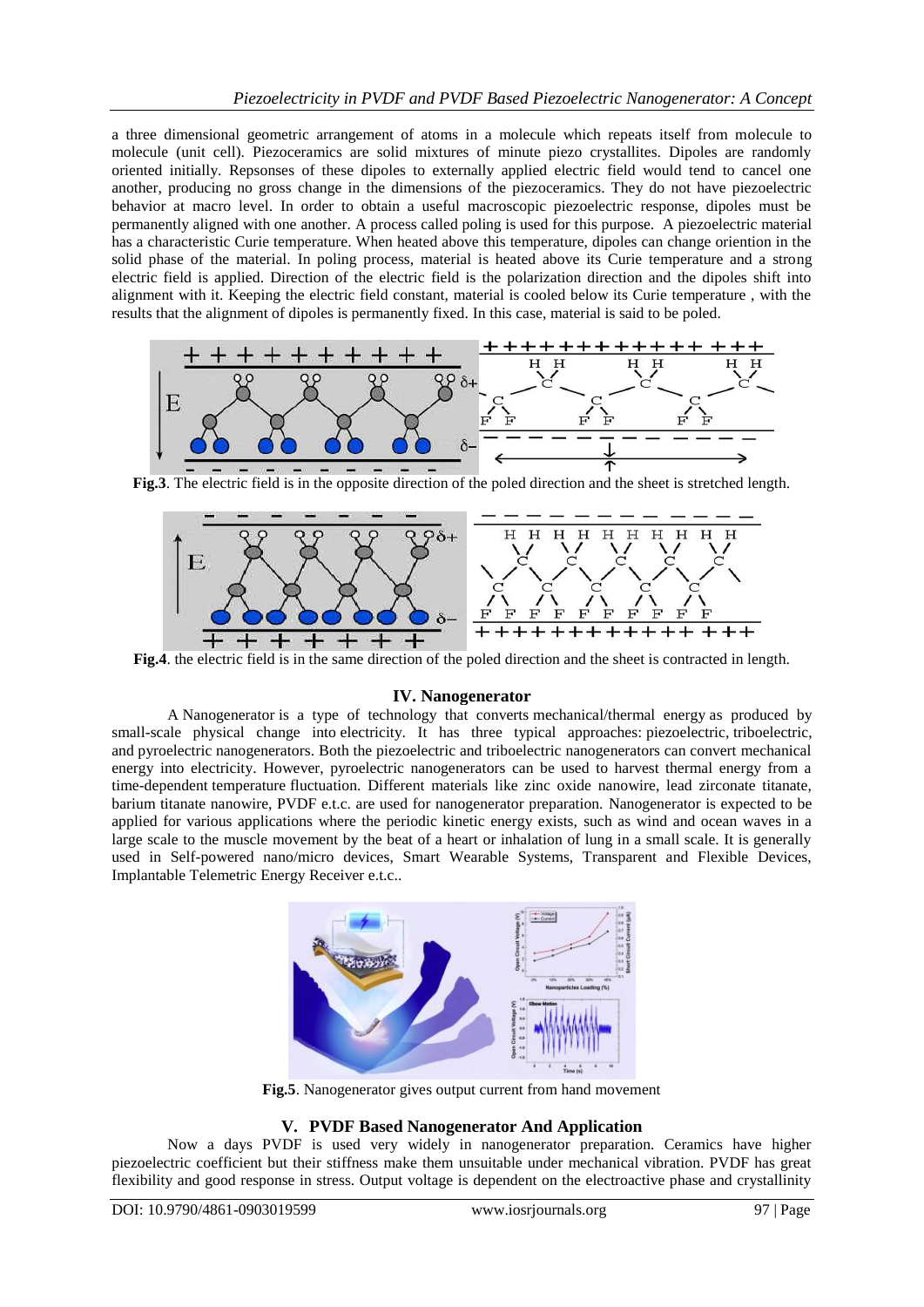of PVDF. Due to specific chain conformation in crystal unit cell and providing highest remnant polarization, β phase has attracted more attention than the others ( $\gamma$  and  $\delta$ ). A variety of methods have been developed to obtain such electroactive β-phase. Beta phase can be generated directly from electrospinning process. It generates fiber like structure and for nanogenerator preparation anode and cathode is placed on the both side of this fiber.



**Fig.6.** (a) PVDF nanofiber generated by electrospinning process. (b) nanogenerator as voltage source.

Output voltage can be generated from this nanogenerator by applying mechanical force or vibration on it. It can be placed in our human body and it generates voltage from human body motion due to its flexibility. Due to its biocompatiable nature, it can be placed inside our human body and from inside human body motion it generates voltage. PVDF based nanogenerator is used in different application like LED light glow, capacitor charging, wireless transmission.

#### **VI. Conclusion**

PVDF generates voltage when pressure or mechanical force applied on it. The reverse process is also true that is when voltage is applied, it will vibrate. First property is applied in sensor application and reverse process is applied in actuator. For its biocompatiable property, it is used in biomedical sciences, like immunoblotting as an artificial membrane. PVDF membrane is also used in filtering devices. Piezoelectricity output depends on the percentage of electroactive phase in it. More electroactive phase generates more output voltage. Different materiasl are used to doped with PVDF for getting more piezoelectric voltage.

#### **Acknowledgement**

Binoy Bera wants to thank Dr. Madhumita Das Sarkar for her inspiration and guidance. Binoy also want to thank Dr. Dipankar Mandal of Jadavpur University for giving him a basic practical idea about PVDF and its piezoelectricity. Binoy Bera wants to thank TEQIPphaseII, MAKAUT (Refno:09.02/Regis/Appnt.4/5) for providing him the fellowship.

#### **References**

- [1]. Zhang, Q. M., Bharti, V., Kavarnos, G., Schwartz, M. (Ed.), (2002). "Poly (Vinylidene Fluoride) (PVDF) and its Copolymers", Encyclopedia of Smart Materials, Volumes 1–2, John Wiley & Sons, 807–825.
- [2]. Kawai, Heiji (1969). "The Piezoelectricity of Poly (vinylidene Fluoride)". Japanese Journal of Applied Physics. 8 (7): 975.
- [3]. Lolla, Dinesh; Gorse, Joseph; Kisielowski, Christian; Miao, Jiayuan; Taylor, Philip L.; Chase, George G.; Reneker, Darrell H. (2015). "Polyvinylidene fluoride molecules in nanofibers, imaged at atomic scale by aberration corrected electron microscopy". Nanoscale.
- [4]. Prevedouros K, Cousins IT, Buck RC, Korzeniowski SH (January 2006). "Sources, fate and transport of perfluorocarboxylates". Environ Sci Technol. 40 (1): 32–44.
- [5]. Zhang, Qiwu; Lu, Jinfeng; Saito, Fumio; Baron, Michel (2001). "Mechanochemical solid-phase reaction between polyvinylidene fluoride and sodium hydroxide". Journal of Applied Polymer Science. 81 (9): 2249.
- [6]. Guzman, E.; Cugnoni, J; Gmür, T (2013). "Survivability of integrated PVDF film sensors to accelerated ageing conditions in aeronautical/aerospace structures". Smart Mater Struct. 22 (6): 065020.
- [7]. Omote, Kenji; Ohigashi, Hiroji; Koga, Keiko (1997). "Temperature dependence of elastic, dielectric, and piezoelectric properties of "single crystalline films of vinylidene fluoride trifluoroethylene copolymer". Journal of Applied Physics. 81 (6): 2760.
- [8]. Liebert TC, Chartoff RP, Cosgrove SL, McCuskey RS. Subcutaneous implants of polypropylene filaments. J Biomed Mat Res 1976; 10: 939–51.
- [9]. Laroche G, Marois Y, Schwarz E, Guidoin R, King MW, Paris E, Douville Y. Polyvinylidene fluoride monofilament sutures: can they be used safely for long-term anastomoses in the thoracic aorta? Artif Organs 1995; 19:1190–9.
- [10]. Mary C, Marois Y, King M, Laroche G, Douville Y, Martin L, Guidoin R. Comparison of the in-vivo behaviour of polyvinylidenfluoride and polypropylene sutures in vascular surgery. ASAIO Journal 1998; 44:199–206.
- [11]. Klinge U, Klosterhalfen B, Conze J, Limberg W, Obolenski B, Ottinger AP, Schumpelick V. Modified mesh for hernia repair that is adapted to the physiology of the abdominal wall. Eur J Surg 1998; 164:951–960.
- [12]. Vinard E, Eloy R, Descotes J, Brudon J, Guidicelli H, Magne J, Patra P, Berruet R, Hue A, Chauchard J. Stability of performances of vascular prostheses retrospective study of 22 cases of human implanted prostheses. J Biomed Mat Res 1988;  $22.633 - 648$